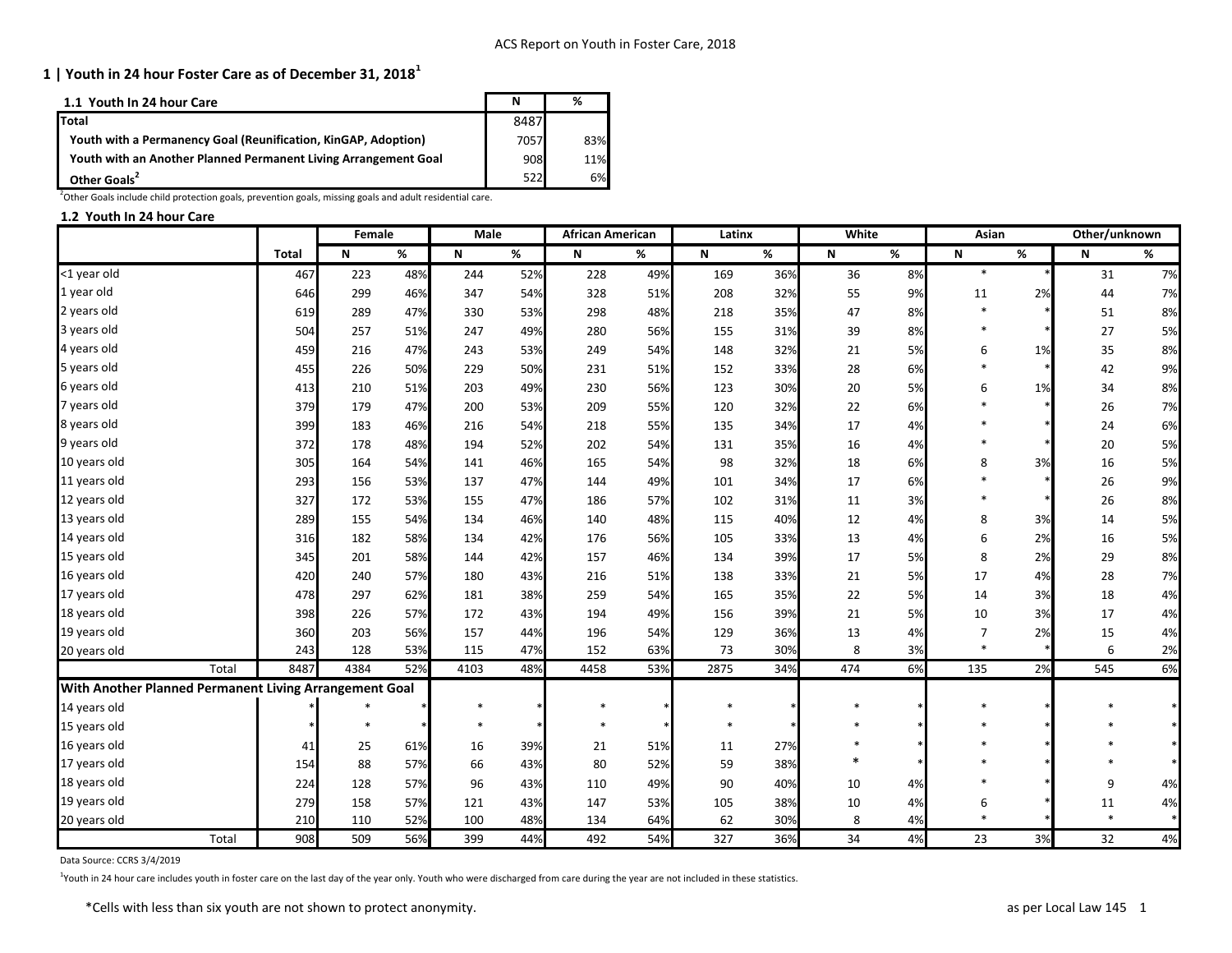#### **1.3 Youth with Paid Independent Living Stipends**

| <b>I</b> Total                 |      |
|--------------------------------|------|
| Percent of APPLA Youth (16-20) | 100% |
| Deta Callega, CODC             |      |

Data Source: CCRS

### **1.4 Youth Who Receive Vocational Training<sup>3</sup>**

| 17 years old                   |    |
|--------------------------------|----|
| 18 years old                   |    |
| 19 years old                   | 16 |
| 20 years old                   |    |
| Total                          | 38 |
| Percent of APPLA Youth (17-20) |    |

Data Source: PYA Checklist

<sup>3</sup>More than 900 youth 14 years old and older participated in a range of career readiness/employment programs offered by ACS in collaboration with NYC DYCD, Columbia University, Workforce Professional Training Institute an organizations during 2018.

#### **1.5 Youth who May be Eligible to Petition for SIJS or Other Immigration Relief<sup>4</sup>**

|                                  |              | Female |      | Male |      | <b>African American</b> |      | Latinx |      | White |   | Asian |       | Other/unknown |      |
|----------------------------------|--------------|--------|------|------|------|-------------------------|------|--------|------|-------|---|-------|-------|---------------|------|
|                                  | <b>Total</b> |        |      |      | %    | N.                      | %    | N      | %    |       | % |       | %     |               |      |
| 14 years old                     |              |        |      |      |      |                         |      |        |      |       |   |       |       |               |      |
| 15 years old                     |              | 10     | 77%  |      |      |                         |      |        | 69%  |       |   |       |       |               |      |
| 16 years old                     | 26           | 13     | 50%  | 13   | 50%  |                         |      | 14     | 54%  |       |   |       |       |               |      |
| 17 years old                     | 30           | 21     | 70%  |      | 30%  | 12                      | 40%  | 14     | 47%  |       |   |       |       |               |      |
| 18 years old                     |              | 19     | 54%  | 16   | 46%  | 12                      | 34%  | 17     | 49%  |       |   |       |       |               |      |
| 19 years old                     |              | 20     | 74%  |      | 26%  |                         | 33%  | 13     | 48%  |       |   |       |       |               |      |
| 20 years old                     | 18           | 10     | 56%  |      | 44%  |                         | 50%  |        | 33%  |       |   |       |       |               |      |
| Total                            | 156          | 98     | 63%  | 58   | 37%  | 56                      | 36%  |        | 47%  |       |   |       |       | 10            | 6%   |
| Percent of Youth (14-20) in Care | 6%           |        | 6.6% |      | 5.4% |                         | 4.1% |        | 8.1% |       |   |       | 17.7% |               | 7.8% |

#### **1.6 Number of Youth Who Have SIJS Applications or Other Immigration Applications**

|                                  |       | Female |      | Male |      | <b>African American</b> |      | Latinx |      | White |   | Asian |     | Other/unknown |    |
|----------------------------------|-------|--------|------|------|------|-------------------------|------|--------|------|-------|---|-------|-----|---------------|----|
|                                  | Total | N      | %    | N    | %    |                         | %    |        | %    | N     | % |       | %   |               | %  |
| 14 years old                     |       |        |      |      |      |                         |      |        |      |       |   |       |     |               |    |
| 15 years old                     | 10    |        | 70%  |      |      |                         |      |        | 70%  |       |   |       |     |               |    |
| 16 years old                     |       |        | 47%  |      |      |                         |      | 11     | 65%  |       |   |       |     |               |    |
| 17 years old                     |       | 13     | 59%  |      | 41%  | Ō                       | 36%  | 10     | 45%  |       |   |       |     |               |    |
| 18 years old                     | 23    | 12     | 48%  |      | 52%  |                         | 32%  | 13     | 52%  |       |   |       |     |               |    |
| 19 years old                     |       | 19     | 79%  |      |      |                         | 29%  | 12     | 50%  |       |   |       |     |               |    |
| 20 years old                     |       |        | 50%  |      | 50%  |                         | 57%  |        |      |       |   |       |     |               |    |
| <b>Total</b>                     | 117   | 70     | 60%  | 47   | 40%  | 39                      | 33%  | 56     | 48%  |       |   | 10    | 9%  |               | 7% |
| Percent of Youth (14-20) in Care | 5%    |        | 4.7% |      | 4.3% |                         | 2.9% |        | 6.2% |       |   |       | 16% |               | 6% |

Data Source: ACS Immigrant Services and Language Affairs Tracking System

4 These numbers represent all foster youth who have been identified as needing immigration legal help, they do not include youth who have already gone through the immigration process and been granted status.

#### **1.7 Youth Who Have a Permanent Connection to a Caring Adult**

| Total                        |  |
|------------------------------|--|
| Percent of APPLA Youth 17-20 |  |

Data Source: PYA Checklist

<sup>1</sup>Youth in 24 hour care includes youth in foster care on the last day of the year only. Youth who were discharged from care during the year are not included in these statistics.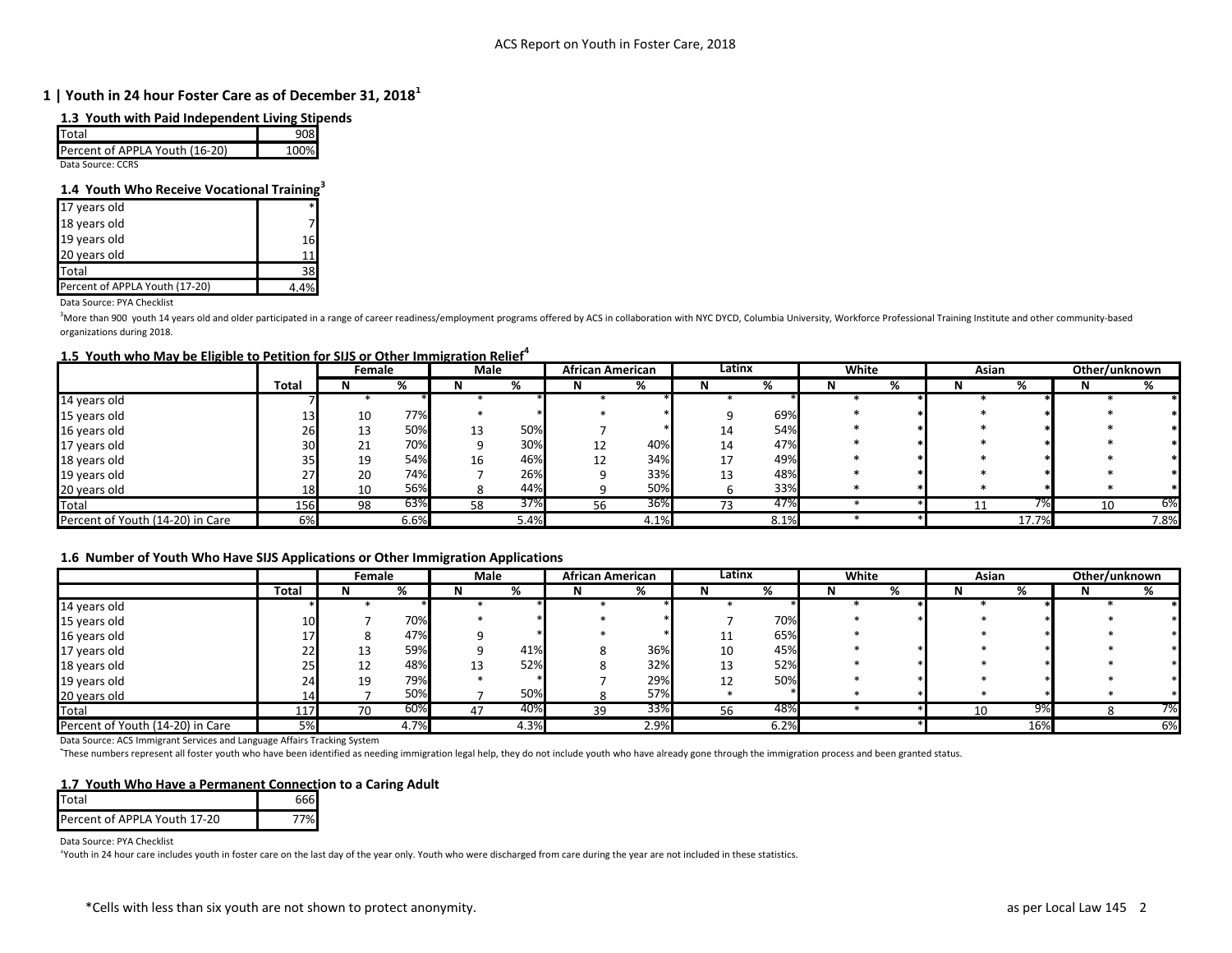ACS Subsidy \* \* \* \* \* \* \* \* \* \* \* \* \* \* \*

# **1 | Youth in 24 hour Foster Care as of December 31, 2018<sup>1</sup>**

| <b>1.8 Housing Assistance</b>                                                                        | N              | %      |      |              |        |                         |      |              |     |        |        |        |   |                |        |
|------------------------------------------------------------------------------------------------------|----------------|--------|------|--------------|--------|-------------------------|------|--------------|-----|--------|--------|--------|---|----------------|--------|
| Total Youth in Care (17 and older<br>with a goal of Another Planned<br>Permanent Living Arrangement) | 867            |        |      |              |        |                         |      |              |     |        |        |        |   |                |        |
| Youth who Applied                                                                                    |                |        |      |              |        |                         |      |              |     |        |        |        |   |                |        |
| <b>NYCHA</b>                                                                                         | 338            | 39%    |      |              |        |                         |      |              |     |        |        |        |   |                |        |
| Section 8 Voucher                                                                                    |                |        |      |              |        |                         |      |              |     |        |        |        |   |                |        |
| <b>Supportive Housing</b>                                                                            | $121$          | 14%    |      |              |        |                         |      |              |     |        |        |        |   |                |        |
| <b>Adult Residential Care</b>                                                                        | 11             | 1%     |      |              |        |                         |      |              |     |        |        |        |   |                |        |
| <b>ACS Subsidy</b>                                                                                   | $\overline{9}$ | 1%     |      |              |        |                         |      |              |     |        |        |        |   |                |        |
| <b>Youth Found Eligible</b>                                                                          |                |        |      |              |        |                         |      |              |     |        |        |        |   |                |        |
| <b>NYCHA</b>                                                                                         | 336            | 39%    |      |              |        |                         |      |              |     |        |        |        |   |                |        |
| Section 8 Voucher                                                                                    |                |        |      |              |        |                         |      |              |     |        |        |        |   |                |        |
| <b>Supportive Housing</b>                                                                            | 101            | 12%    |      |              |        |                         |      |              |     |        |        |        |   |                |        |
| <b>Adult Residential Care</b>                                                                        | 8              | 1%     |      |              |        |                         |      |              |     |        |        |        |   |                |        |
| <b>ACS Subsidy</b>                                                                                   | 9              | 1%     |      |              |        |                         |      |              |     |        |        |        |   |                |        |
| Youth Found Ineligible                                                                               |                |        |      |              |        |                         |      |              |     |        |        |        |   |                |        |
| <b>NYCHA</b>                                                                                         |                |        |      |              |        |                         |      |              |     |        |        |        |   |                |        |
| Section 8 Voucher                                                                                    |                |        |      |              |        |                         |      |              |     |        |        |        |   |                |        |
| <b>Supportive Housing</b>                                                                            | 20             | 2%     |      |              |        |                         |      |              |     |        |        |        |   |                |        |
| <b>Adult Residential Care</b>                                                                        |                |        |      |              |        |                         |      |              |     |        |        |        |   |                |        |
| <b>ACS Subsidy</b>                                                                                   |                |        |      |              |        |                         |      |              |     |        |        |        |   |                |        |
|                                                                                                      |                | Female |      | <b>Male</b>  |        | <b>African American</b> |      | Latinx       |     | White  |        | Asian  |   | Other/unknown  |        |
|                                                                                                      | Total          | N      | %    | $\mathsf{N}$ | %      | N                       | $\%$ | $\mathsf{N}$ | %   | N      | %      | N      | % | N              | %      |
| <b>Youth who Applied</b>                                                                             |                |        |      |              |        |                         |      |              |     |        |        |        |   |                |        |
| <b>NYCHA</b>                                                                                         | 338            | 207    | 61%  | 131          | 39%    | 188                     | 56%  | 127          | 38% | 11     | 3%     | $\ast$ |   | $\overline{7}$ | 2%     |
| Section 8 Voucher                                                                                    |                | $\ast$ |      | $\ast$       | $\ast$ | $\ast$                  |      | $\ast$       |     | $\ast$ | $\ast$ |        |   |                | $\ast$ |
| <b>Supportive Housing</b>                                                                            | $121$          | 61     | 50%  | 60           | 50%    | 71                      | 59%  | 44           | 36% | 6      | 5%     | $\ast$ |   |                | $\ast$ |
| <b>Adult Residential Care</b>                                                                        | 11             | $\ast$ |      | 8            | 73%    | $\overline{7}$          | 64%  | $\ast$       |     |        |        |        |   |                | $\ast$ |
| <b>ACS Subsidy</b>                                                                                   | $\overline{9}$ | 9      | 100% | $\ast$       |        | $\ast$                  |      | $\ast$       |     | $\ast$ |        | $\ast$ |   |                | $\ast$ |
| <b>Youth Found Eligible</b>                                                                          |                |        |      |              |        |                         |      |              |     |        |        |        |   |                |        |
| <b>NYCHA</b>                                                                                         | 336            | 205    | 61%  | 131          | 39%    | 186                     | 55%  | 127          | 38% | 11     | 3%     | $\ast$ |   | $\overline{7}$ | 2%     |
| Section 8 Voucher                                                                                    |                |        |      |              |        |                         |      |              |     |        |        |        |   |                |        |
| <b>Supportive Housing</b>                                                                            | 101            | 54     | 53%  | 47           | 47%    | 57                      | 56%  | 39           | 39% |        |        |        |   |                |        |
| <b>Adult Residential Care</b>                                                                        |                | $\ast$ |      | 6            | 75%    | $\ast$                  |      | $\ast$       |     |        |        |        |   |                |        |
| <b>ACS Subsidy</b>                                                                                   |                |        |      | $\ast$       |        | $\ast$                  |      | $\ast$       |     |        |        |        |   |                |        |
| Youth Found ineligible                                                                               | 9              | 9      | 100% |              |        |                         |      |              |     |        |        |        |   |                |        |
|                                                                                                      |                |        |      |              |        |                         |      |              |     |        |        |        |   |                |        |
| <b>NYCHA</b>                                                                                         |                |        |      |              |        |                         |      |              |     |        |        |        |   |                |        |
| Section 8 Voucher                                                                                    |                |        |      |              |        |                         |      |              |     |        |        |        |   |                |        |
| <b>Supportive Housing</b>                                                                            | 19             | 8      | 42%  | 13<br>$\ast$ | 68%    | 14<br>$\ast$            | 74%  |              |     |        |        |        |   |                |        |

Data Sources: PYA Checklist; HRA/CAS OPTIONS System

<sup>1</sup>Youth in 24 hour care includes youth in foster care on the last day of the year only. Youth who were discharged from care during the year are not included in these statistics.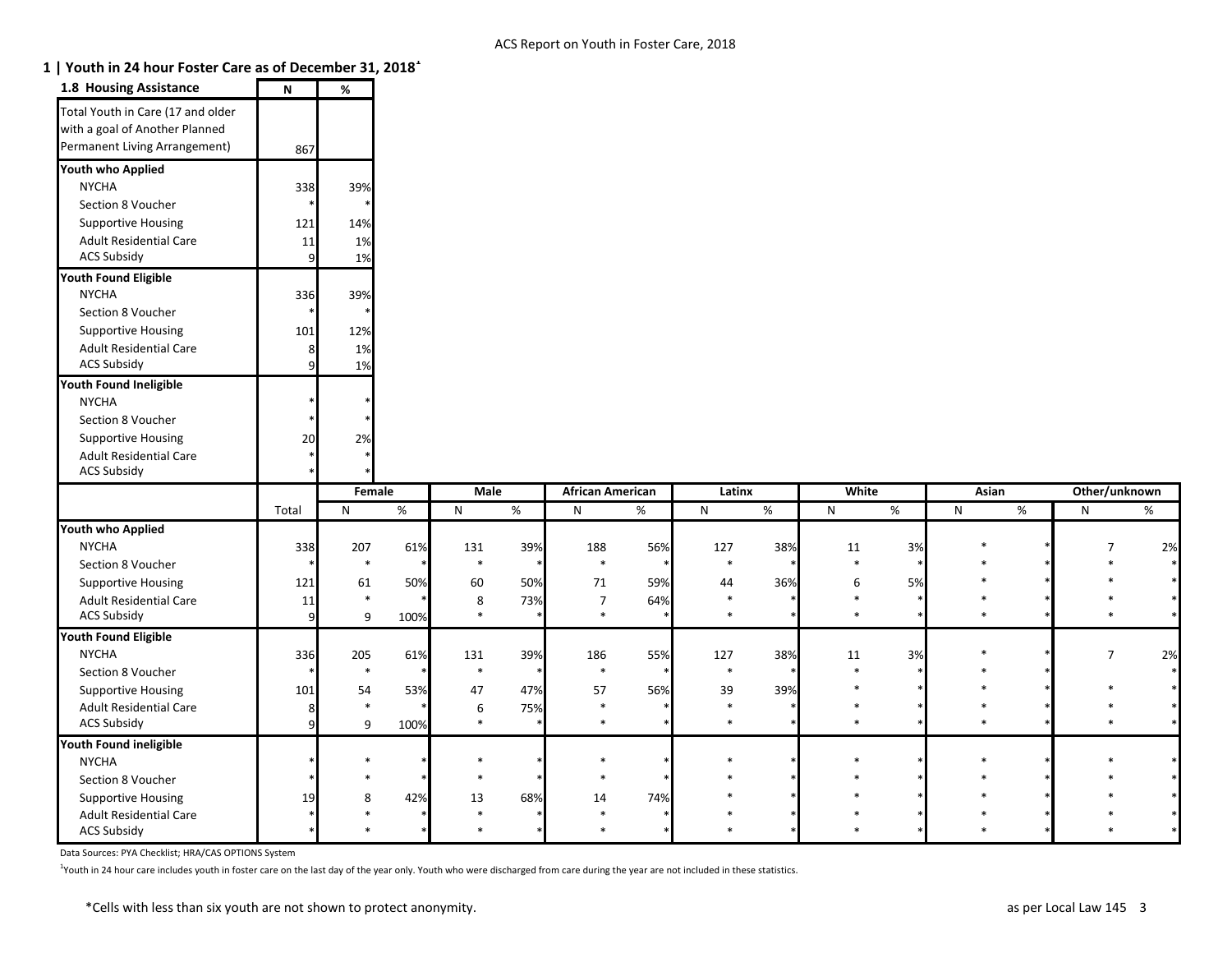**Education**

| 1.9 Youth 14 and Older in Care                                               | N   |
|------------------------------------------------------------------------------|-----|
| Enrolled in DOE High School, General Education                               | 739 |
| Enrolled in DOE High School in Special Education                             | 648 |
| Enrolled in NYC DOE-approved High School Equivalency Program                 | 51  |
| Not Enrolled in DOE High School, High School Equivalency Program, College or |     |
| a Vocational Training Program                                                | 972 |
| Enrolled in College <sup>5</sup>                                             | 145 |

<sup>5</sup>ACS also provides substantial support to many young adults age 21 and older who are in college after aging out of foster care.

Data Source: PYA Checklist and ACS college enrollment tracking.

|                                                                                                                                 |                 | Female |     | <b>Male</b> |     | <b>African American</b> |     | Latinx |     | White        |    | Asian  |    | Other/unknown |    |
|---------------------------------------------------------------------------------------------------------------------------------|-----------------|--------|-----|-------------|-----|-------------------------|-----|--------|-----|--------------|----|--------|----|---------------|----|
|                                                                                                                                 | <b>Total</b>    | N      | %   | $\mathbf N$ | %   | N                       | %   | N      | %   | $\mathsf{N}$ | %  | N      | %  | N             | %  |
| Youth Enrolled in DOE High School General Education                                                                             |                 |        |     |             |     |                         |     |        |     |              |    |        |    |               |    |
| 14-15 years old                                                                                                                 | 176             | 136    | 77% | 40          | 23% | 89                      | 51% | 63     | 36% | 11           | 6% | $\ast$ |    | 13            | 7% |
| 16-17 years old                                                                                                                 | 384             | 284    | 74% | 100         | 26% | 213                     | 55% | 124    | 32% | 20           | 5% | 19     | 5% | 27            | 7% |
| 18-19 years old                                                                                                                 | 160             | 103    | 64% | 57          | 36% | 80                      | 50% | 62     | 39% | 10           | 6% |        |    | 8             | 5% |
| 20 years old                                                                                                                    | 19              | 11     | 58% | 8           | 42% | 12                      | 63% | $\ast$ |     | $\ast$       |    | $\ast$ |    | $\ast$        |    |
| Youth Enrolled in DOE High School in Special Education                                                                          |                 |        |     |             |     |                         |     |        |     |              |    |        |    |               |    |
| 14-15 years old                                                                                                                 | 183             | 85     | 46% | 98          | 54% | 103                     | 56% | 62     | 34% | 9            | 5% | $\ast$ |    | 9             | 5% |
| 16-17 years old                                                                                                                 | 264             | 127    | 48% | 137         | 52% | 151                     | 57% | 83     | 31% | 15           | 6% | 7      | 3% | 8             | 3% |
| 18-19 years old                                                                                                                 | 166             | 92     | 55% | 74          | 45% | 99                      | 60% |        |     |              |    |        |    |               |    |
| 20 years old                                                                                                                    | 35              | 18     | 51% | 17          | 49% | 26                      | 74% |        |     |              |    |        |    |               |    |
| Enrolled in NYC DOE-approved High School Equivalency Program                                                                    |                 |        |     |             |     |                         |     |        |     |              |    |        |    |               |    |
| 14-15 years old                                                                                                                 |                 |        |     | $\ast$      |     | $\ast$                  |     |        |     |              |    | $\ast$ |    |               |    |
| 16-17 years old                                                                                                                 |                 |        |     |             |     |                         |     |        |     |              |    |        |    |               |    |
| 18-19 years old                                                                                                                 | 34              | 10     | 29% | 24          | 71% | 22                      | 65% |        |     |              |    |        |    |               |    |
| 20 years old                                                                                                                    | 10 <sup>1</sup> | $\ast$ |     | $\ast$      |     |                         |     |        |     |              |    |        |    |               |    |
| Youth Not Enrolled in High School, a NYC DOE-approved High School Equivalency Program, College or a Vocational Training Program |                 |        |     |             |     |                         |     |        |     |              |    |        |    |               |    |
| 14-15 years old                                                                                                                 | 302             | 162    | 54% | 140         | 46% | 144                     | 48% | 119    | 39% | $\ast$       |    | $\ast$ |    | 19            | 6% |
| 16-17 years old                                                                                                                 | 234             | 115    | 49% | 119         | 51% | 120                     | 51% | 74     | 32% | 16           | 7% |        |    | 17            | 7% |
| 18-19 years old                                                                                                                 | 303             | 147    | 49% | 156         | 51% | 139                     | 46% | 125    | 41% | 14           | 5% |        |    | 16            | 5% |
| 20 years old                                                                                                                    | 133             | 69     | 52% | 64          | 48% | 82                      | 62% | 43     | 32% | $\ast$       |    | $\ast$ |    | $\ast$        |    |
| Data Source: NYC Department of Education                                                                                        |                 |        |     |             |     |                         |     |        |     |              |    |        |    |               |    |
| <b>Youth Enrolled in College</b>                                                                                                |                 |        |     |             |     |                         |     |        |     |              |    |        |    |               |    |
| under 18 years old                                                                                                              |                 | $\ast$ |     | $\ast$      |     | $\ast$                  |     | $\ast$ |     |              |    | $\ast$ |    |               |    |
| 18-19 years old                                                                                                                 | 99              | 71     | 72% | 28          | 28% | 54                      | 55% | 30     | 30% |              |    |        |    |               |    |
| 20 years old                                                                                                                    | 43              | 25     | 58% | 18          | 42% | 26                      | 60% | 10     | 23% |              |    |        |    |               |    |

Data Source: PYA Checklist and ACS college enrollment tracking.

<sup>1</sup>Youth in 24 hour care includes youth in foster care on the last day of the year only. Youth who were discharged from care during the year are not included in these statistics.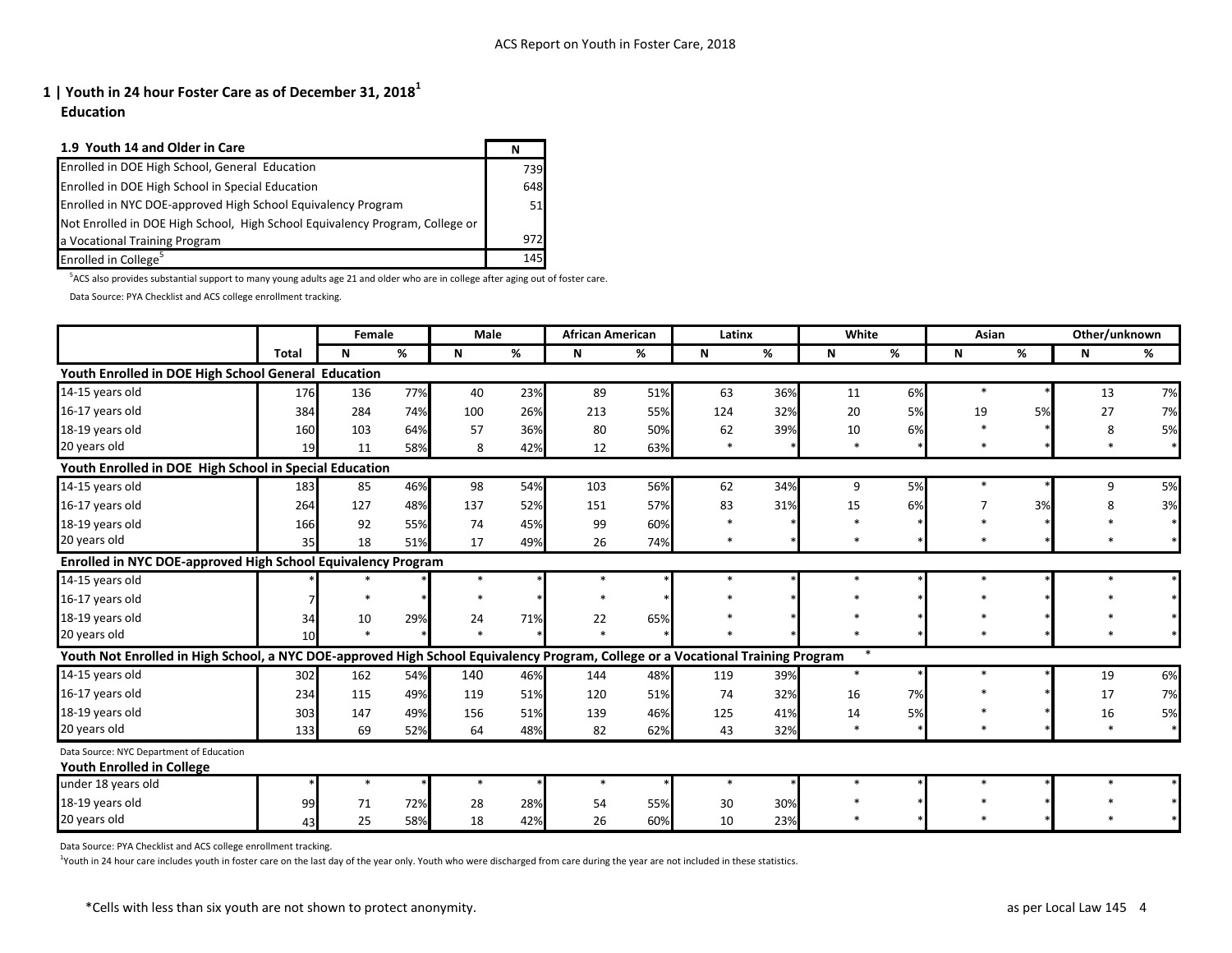# **1.10 Youth who were Absent Without Leave (AWOL) from Foster Care on December 31, 2018<sup>6</sup>**

|              |              | Female |     | Male        |     | <b>African American</b> |     | Latinx         |      | White       |    | Asian       |   | Other/unknown |        |
|--------------|--------------|--------|-----|-------------|-----|-------------------------|-----|----------------|------|-------------|----|-------------|---|---------------|--------|
|              | <b>Total</b> | N      | %   | $\mathsf N$ | %   | $\mathsf{N}$            | %   | $\mathbf N$    | $\%$ | $\mathbf N$ | %  | $\mathsf N$ | % | $\mathsf{N}$  | %      |
| <1 year old  |              | $\ast$ |     | $\ast$      |     | $\ast$                  |     |                |      | $\ast$      |    | $\ast$      |   |               |        |
| 1 year old   |              |        |     |             |     |                         |     |                |      |             |    |             |   |               |        |
| 2 years old  |              |        |     |             |     |                         |     |                |      |             |    |             |   |               |        |
| 3 years old  |              |        |     |             |     |                         |     |                |      |             |    |             |   |               |        |
| 4 years old  |              |        |     |             |     |                         |     |                |      |             |    |             |   |               |        |
| 5 years old  |              |        |     |             |     |                         |     |                |      |             |    |             |   |               |        |
| 6 years old  |              |        |     |             |     |                         |     |                |      |             |    |             |   |               |        |
| 7 years old  |              |        |     |             |     |                         |     |                |      |             |    |             |   |               |        |
| 8 years old  |              |        |     |             |     |                         |     |                |      |             |    |             |   |               |        |
| 9 years old  |              |        |     |             |     |                         |     |                |      |             |    |             |   |               |        |
| 10 years old |              |        |     |             |     |                         |     |                |      |             |    |             |   |               |        |
| 11 years old |              |        |     |             |     |                         |     |                |      |             |    |             |   |               |        |
| 12 years old |              |        |     |             |     |                         |     |                |      |             |    |             |   |               |        |
| 13 years old |              |        |     |             |     |                         |     |                |      |             |    |             |   |               |        |
| 14 years old |              |        |     |             |     |                         |     |                |      |             |    |             |   |               |        |
| 15 years old |              |        |     |             |     |                         |     |                |      |             |    |             |   |               |        |
| 16 years old | 26           | 17     | 65% | 9           | 35% | 12                      | 46% | 11             | 42%  |             |    |             |   |               |        |
| 17 years old | 50           | 34     | 68% | 16          | 32% | 28                      | 56% | 17             | 34%  |             |    |             |   |               | $\ast$ |
| 18 years old | 63           | 41     | 65% | 22          | 35% | 28                      | 44% | 25             | 40%  |             |    |             |   |               | 10%    |
| 19 years old | 68           | 51     | 75% | 17          | 25% | 34                      | 50% | 29             | 43%  |             |    |             |   |               |        |
| 20 years old | 26           | 17     | 65% | 9           | 35% | 15                      | 58% | $\overline{7}$ | 27%  |             |    |             |   |               |        |
| <b>Total</b> | 247          | 169    | 68% | 78          | 32% | 124                     | 50% | 96             | 39%  | 10          | 4% | $\ast$      |   | 15            | 6%     |

Data Source: CCRS 3/6/2019

 $<sup>6</sup>$  A youth who has been absent from care for 7 or more days on December 31, 2018.</sup>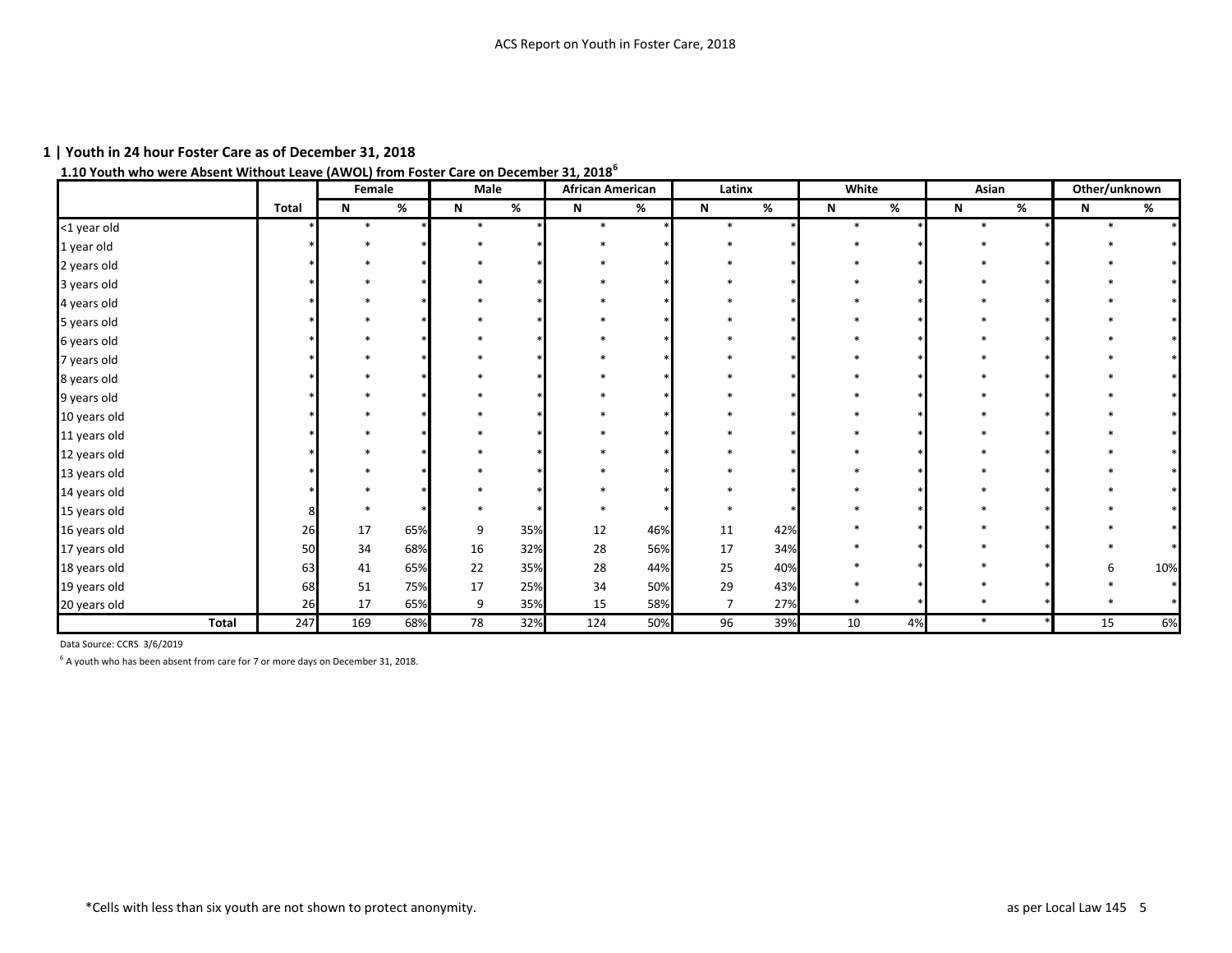### **2.1 Discharges from Foster Care**

| <b>ITotal</b>             | 4212   | %         |
|---------------------------|--------|-----------|
| <b>Adoption</b>           | 809    | 19%       |
| Reunification             | 2411   | 57%       |
| <b>KinGAP</b>             | 310    | <b>7%</b> |
| <b>AWOL at Discharge</b>  | $\ast$ | $\ast$    |
| Age Out <sup>7</sup>      | 649    | 15%       |
| <b>Other Destinations</b> | 29     | 1%        |

Data Source: CCRS as of 3/4/2019

<sup>7</sup>Youth between the ages of 18-20 that were discharged to self or reached the age of 21 in foster care. 96 youth remained in care of ACS under an exception to policy.

### **2.2 Youth Discharged to Adoption**

|              |              | Female  |     | Male   |     | <b>African American</b> |      | Latinx         |     | White  |     | Asian  |    | Other/unknown |        |
|--------------|--------------|---------|-----|--------|-----|-------------------------|------|----------------|-----|--------|-----|--------|----|---------------|--------|
|              | <b>Total</b> | N       | %   | N      | %   | N                       | $\%$ | N              | %   | N      | %   | N      | %  | N             | %      |
| <1 year old  |              | $\ast$  |     | $\ast$ |     | $\ast$                  |      | $\ast$         |     | $\ast$ |     | $\ast$ |    |               |        |
| 1 year old   | 21           | 8       | 38% | 13     | 62% | 13                      | 62%  | $\ast$         |     | $\ast$ |     |        |    |               |        |
| 2 years old  | 58           | 29      | 50% | 29     | 50% | 30                      | 52%  | 18             | 31% |        | 12% |        |    |               |        |
| 3 years old  | 98           | 47      | 48% | 51     | 52% | 57                      | 58%  | 27             | 28% |        |     |        |    | 8             | 8%     |
| 4 years old  | 75           | 43      | 57% | 32     | 43% | 44                      | 59%  | 22             | 29% |        | 9%  |        |    |               | $\ast$ |
| 5 years old  | 64           | 38      | 59% | 26     | 41% | 35                      | 55%  | 16             | 25% |        |     |        |    | 6             | 9%     |
| 6 years old  | 69           | 22      | 32% | 47     | 68% | 34                      | 49%  | 20             | 29% |        |     |        |    | $12\,$        | 17%    |
| 7 years old  | 56           | 33      | 59% | 23     | 41% | 20                      | 36%  | 27             | 48% |        |     |        |    | 6             | 11%    |
| 8 years old  | 60           | 27      | 45% | 33     | 55% | 35                      | 58%  | 18             | 30% |        |     |        |    |               | $\ast$ |
| 9 years old  | 61           | 28      | 46% | 33     | 54% | 30                      | 49%  | 21             | 34% |        |     |        |    | 6             | 10%    |
| 10 years old | 45           | 15      | 33% | 30     | 67% | 19                      | 42%  | 14             | 31% |        |     |        |    |               | 16%    |
| 11 years old | 41           | 17      | 41% | 24     | 59% | 15                      | 37%  | 18             | 44% |        |     |        |    | 6             | 15%    |
| 12 years old | 41           | 23      | 56% | $18\,$ | 44% | 26                      | 63%  | 14             | 34% |        |     |        |    |               | $\ast$ |
| 13 years old | 28           | 10      | 36% | 18     | 64% | 16                      | 57%  | 6              | 21% |        |     |        |    |               |        |
| 14 years old | 26           | 18      | 69% | 8      | 31% | 16                      | 62%  | $\overline{7}$ | 27% |        |     |        |    |               |        |
| 15 years old | 21           | 13      | 62% | 8      | 38% | 14                      | 67%  |                |     |        |     |        |    |               |        |
| 16 years old | 11           | 8       | 73% | $\ast$ |     | 6                       | 55%  |                |     |        |     |        |    |               |        |
| 17 years old | 18           | $\bf 8$ | 44% | 10     | 56% | 9                       | 50%  | 6              | 33% |        |     |        |    |               |        |
| 18 years old | 11           |         |     | 7      | 64% |                         | 64%  |                |     |        |     |        |    |               |        |
| 19 years old |              |         |     |        |     |                         |      |                |     |        |     |        |    |               |        |
| 20 years old |              | $\ast$  |     | $\ast$ |     |                         |      |                |     | $\ast$ |     |        |    |               |        |
| Total        | 809          | 392     | 48% | 417    | 52% | 429                     | 53%  | 249            | 31% | 51     | 6%  | 11     | 1% | 69            | 9%     |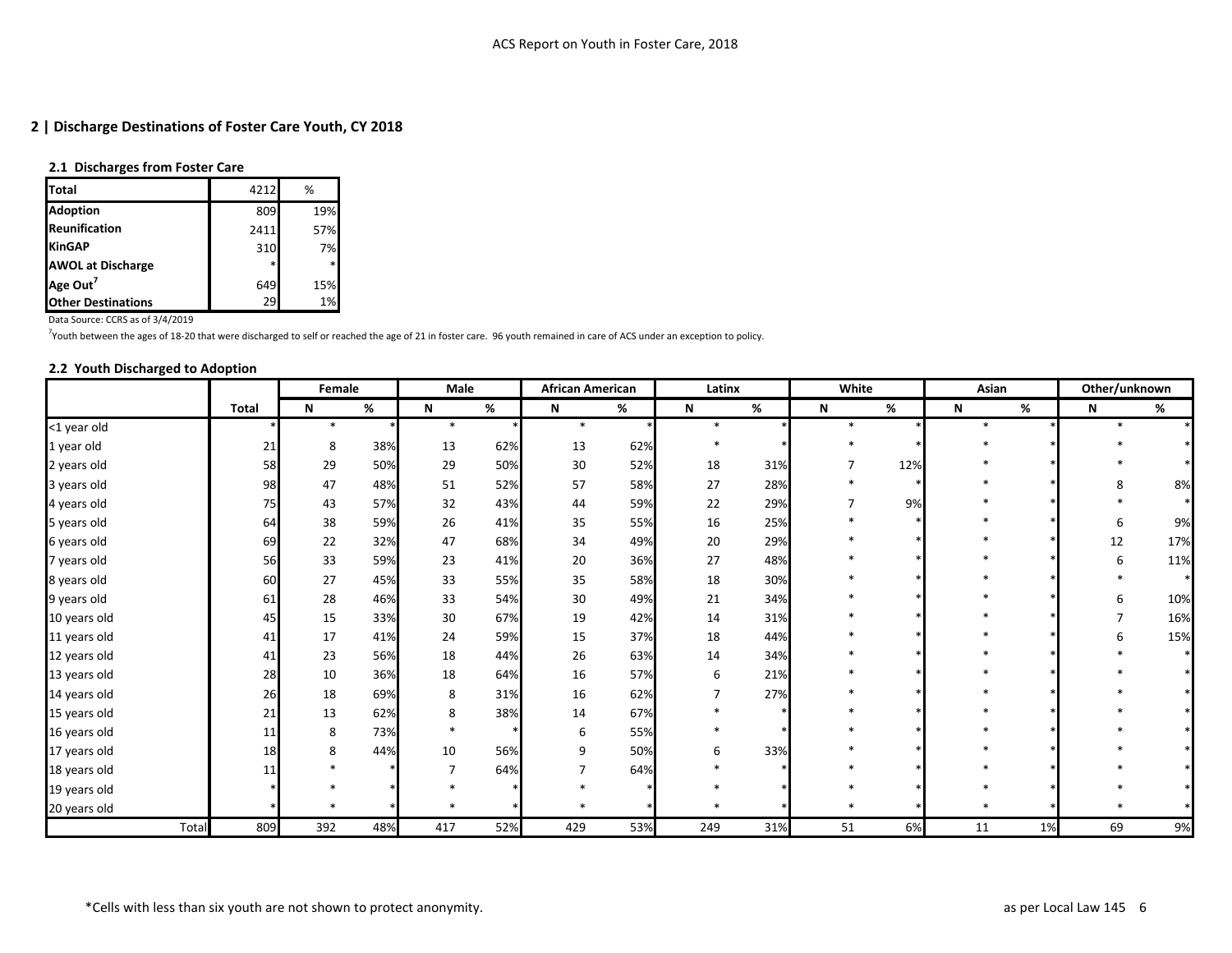#### **2.3 Youth Discharged to Reunification**

|              |              | Female |     | Male   |     | African American |     | Latinx |     | <b>White</b>   |                          | Asian  |      | Other/unknown  |                          |
|--------------|--------------|--------|-----|--------|-----|------------------|-----|--------|-----|----------------|--------------------------|--------|------|----------------|--------------------------|
|              | <b>Total</b> | N      | %   | N      | %   | N                | %   | N      | %   | N              | $\overline{\mathscr{C}}$ | N      | %    | N              | $\overline{\mathscr{C}}$ |
| <1 year old  | 173          | 89     | 51% | 84     | 49% | 89               | 51% | 57     | 33% | 12             | 7%                       | $\ast$ |      | 11             | 6%                       |
| 1 year old   | 167          | 81     | 49% | 86     | 51% | 77               | 46% | 63     | 38% | 6              | 4%                       |        |      | 16             | 10%                      |
| 2 years old  | 177          | 82     | 46% | 95     | 54% | 95               | 54% | 52     | 29% | 13             | 7%                       | 10     | 5.6% |                | 4%                       |
| 3 years old  | 166          | 78     | 47% | 88     | 53% | 84               | 51% | 64     | 39% | $\ast$         |                          |        |      | 9              | 5%                       |
| 4 years old  | 155          | 75     | 48% | 80     | 52% | 76               | 49% | 59     | 38% | 9              | 6%                       |        |      | $10\,$         | 6%                       |
| 5 years old  | 163          | 75     | 46% | 88     | 54% | 83               | 51% | 51     | 31% | $\overline{7}$ | 4%                       |        |      | 18             | 11%                      |
| 6 years old  | 125          | 65     | 52% | 60     | 48% | 57               | 46% | 43     | 34% | 8              | 6%                       |        |      | 16             | 13%                      |
| 7 years old  | 126          | 62     | 49% | 64     | 51% | 64               | 51% | 48     | 38% |                |                          |        |      | $\overline{7}$ | 6%                       |
| 8 years old  | 123          | 58     | 47% | 65     | 53% | 66               | 54% | 43     | 35% |                |                          |        |      | $\overline{7}$ | 6%                       |
| 9 years old  | 116          | 62     | 53% | 54     | 47% | 59               | 51% | 42     | 36% | 6              | 5%                       |        |      | 6              | 5%                       |
| 10 years old | 122          | 54     | 44% | 68     | 56% | 61               | 50% | 47     | 39% | 6              | 5%                       |        |      | 6              | 5%                       |
| 11 years old | 106          | 46     | 43% | 60     | 57% | 46               | 43% | 44     | 42% | 6              | 6%                       |        |      | 8              | 8%                       |
| 12 years old | 102          | 60     | 59% | 42     | 41% | 49               | 48% | 39     | 38% |                |                          |        |      | 9              | 9%                       |
| 13 years old | 91           | 48     | 53% | 43     | 47% | 45               | 49% | 35     | 38% | $\overline{7}$ | 8%                       |        |      |                |                          |
| 14 years old | 121          | 76     | 63% | 45     | 37% | 60               | 50% | 44     | 36% | 6              | 5%                       |        |      | 8              | 7%                       |
| 15 years old | 112          | 63     | 56% | 49     | 44% | 63               | 56% | 36     | 32% |                |                          |        |      | 8              | 7%                       |
| 16 years old | 101          | 53     | 52% | 48     | 48% | 55               | 54% | 32     | 32% | 7              | 7%                       |        |      |                |                          |
| 17 years old | 100          | 50     | 50% | 50     | 50% | 51               | 51% | 32     | 32% | $\overline{7}$ | 7%                       |        |      | 8              | 8%                       |
| 18 years old | 46           | 23     | 50% | 23     | 50% | 20               | 43% | 16     | 35% | 6              | 13%                      |        |      |                |                          |
| 19 years old | 11           | 6      | 55% | $\ast$ |     | 6                | 55% |        |     |                |                          |        |      |                |                          |
| 20 years old |              |        |     | 6      | 75% |                  |     |        |     |                |                          |        |      |                |                          |
| Total        | 2411         | 1208   | 50% | 1203   | 50% | 1210             | 50% | 856    | 36% | 125            | 5%                       | 56     | 2.3% | 164            | 7%                       |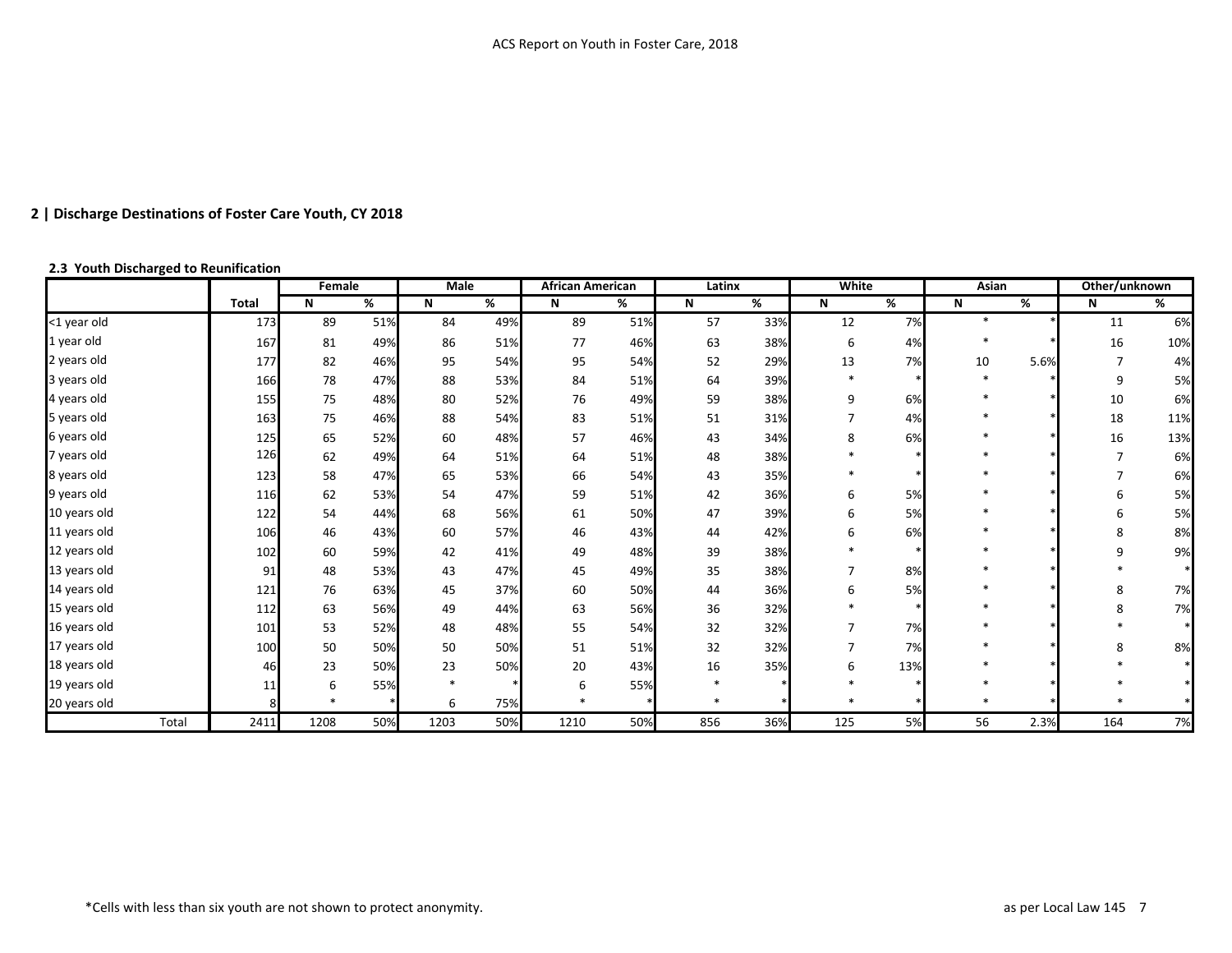# **2.4 Youth Discharged to KinGap**

|              |              | Female |      | Male           |     | <b>African American</b> |      | Latinx       |     | <b>White</b> |      | Asian  | Other/unknown |      |
|--------------|--------------|--------|------|----------------|-----|-------------------------|------|--------------|-----|--------------|------|--------|---------------|------|
|              | <b>Total</b> | N      | $\%$ | N              | %   | N                       | $\%$ | $\mathsf{N}$ | %   | N            | %    | %<br>N | N             | %    |
| <1 year old  |              | $\ast$ |      | $\ast$         |     | 业                       |      |              |     | $\ast$       |      |        |               |      |
| 1 year old   | 14           | 6      | 43%  | 8              | 57% | $\overline{7}$          | 50%  |              |     |              |      |        |               |      |
| 2 years old  | 26           | 11     | 42%  | 15             | 58% | 17                      | 65%  |              | 27% |              |      |        |               |      |
| 3 years old  | 25           | 13     | 52%  | 12             | 48% | 22                      | 88%  |              |     |              |      |        |               |      |
| 4 years old  | 31           | 18     | 58%  | 13             | 42% | 15                      | 48%  | 11           | 35% |              |      |        |               |      |
| 5 years old  | 19           | 8      | 42%  | 11             | 58% | 9                       | 47%  | 8            | 42% |              |      |        |               |      |
| 6 years old  | 21           | $10\,$ | 48%  | $11\,$         | 52% | 8                       | 38%  | 9            | 43% |              |      |        |               |      |
| 7 years old  |              |        |      | $\overline{7}$ | 64% | $\overline{7}$          | 64%  |              |     |              |      |        |               |      |
| 8 years old  | 24           | 12     | 50%  | 12             | 50% | 12                      | 50%  | 10           | 42% |              |      |        |               |      |
| 9 years old  | 22           | $10\,$ | 45%  | 12             | 55% | 9                       | 41%  | 8            | 36% |              |      |        |               |      |
| 10 years old | 17           |        |      | 13             | 76% |                         | 41%  | 8            | 47% |              |      |        |               |      |
| 11 years old | 13           | 10     | 77%  | $\ast$         |     | 8                       | 62%  |              |     |              |      |        |               |      |
| 12 years old | 13           | $\ast$ |      | 10             | 77% |                         |      |              |     |              |      |        |               |      |
| 13 years old | 17           | 10     | 59%  | 7              | 41% | 10                      | 59%  |              | 35% |              |      |        |               |      |
| 14 years old |              |        |      |                |     |                         |      |              |     |              |      |        |               |      |
| 15 years old |              |        |      | $\overline{7}$ | 78% |                         |      |              |     |              |      |        |               |      |
| 16 years old | 15           |        | 47%  | 8              | 53% | 6                       | 40%  | 8            | 53% |              |      |        |               |      |
| 17 years old |              |        | 70%  |                |     |                         |      |              | 60% |              |      |        |               |      |
| 18 years old |              |        |      |                | 67% | 6                       | 67%  |              |     |              |      |        |               |      |
| 19 years old |              |        |      |                |     |                         |      |              |     |              |      |        |               |      |
| 20 years old |              |        |      |                |     |                         |      |              |     |              |      |        |               |      |
| Total        | 310          | 146    | 47%  | 164            | 53% | 164                     | 53%  | 105          | 34% | 18           | 5.8% | $\ast$ | 18            | 5.8% |

# **2.5 Youth who were Absent Without Leave (AWOL) from Foster Care at Discharge**

|              | Female |   | Male |   | <b>African American</b> |   | Latinx |   | White |   | Asian |   |  |
|--------------|--------|---|------|---|-------------------------|---|--------|---|-------|---|-------|---|--|
|              |        | % | N    | % | N                       | % | N.     | % | N     | % |       | % |  |
| 13 years old |        |   |      |   |                         |   |        |   |       |   |       |   |  |
| 14 years old |        |   |      |   |                         |   |        |   |       |   |       |   |  |
| 15 years old |        |   |      |   |                         |   |        |   |       |   |       |   |  |
| 16 years old |        |   |      |   |                         |   |        |   |       |   |       |   |  |
| 17 years old |        |   |      |   |                         |   |        |   |       |   |       |   |  |
| 18 years old |        |   |      |   |                         |   |        |   |       |   |       |   |  |
| 19 years old |        |   |      |   |                         |   |        |   |       |   |       |   |  |
| 20 years old |        |   |      |   |                         |   |        |   |       |   |       |   |  |
| Total        |        |   |      |   |                         |   |        |   |       |   |       |   |  |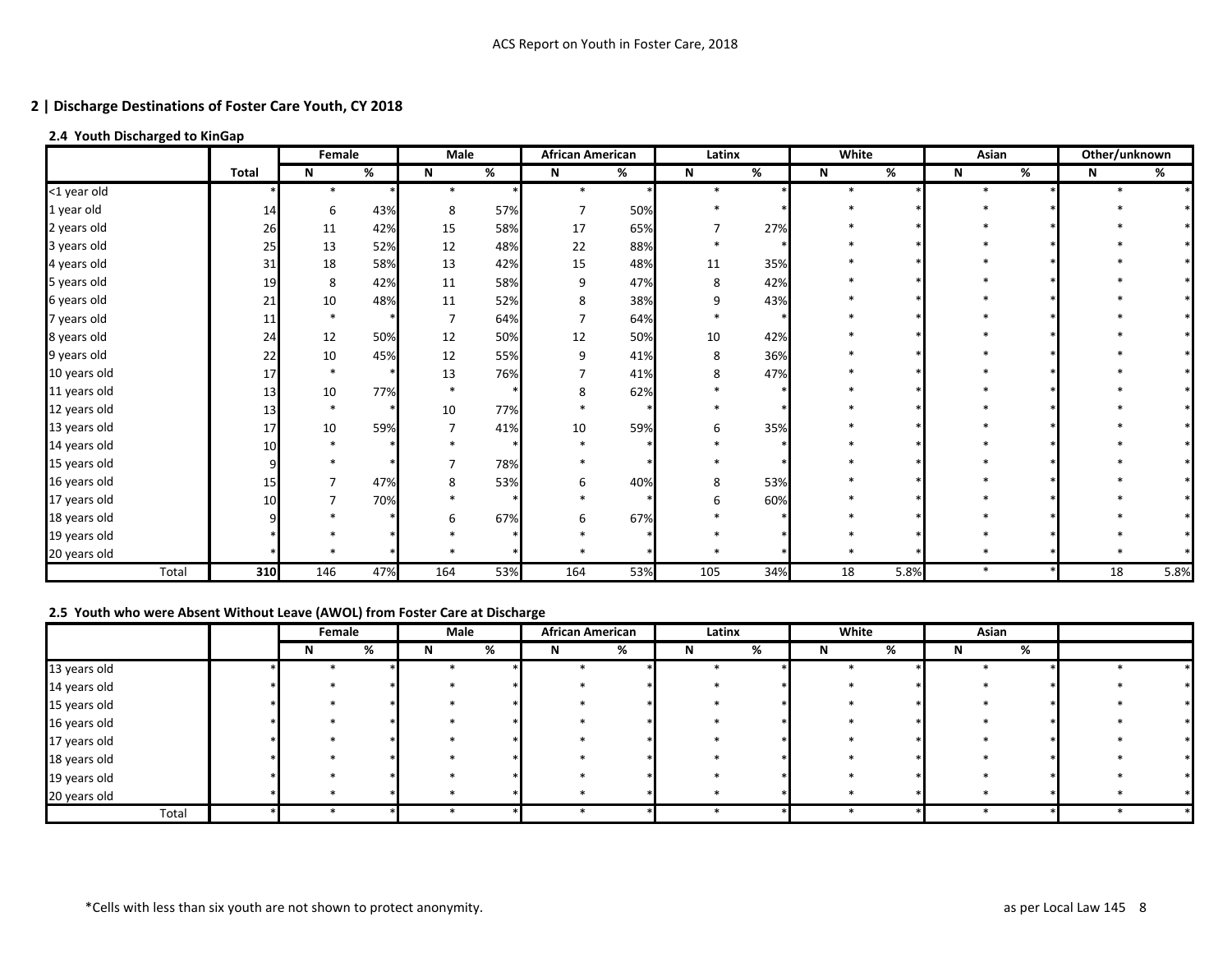# **2.6 Youth who Aged Out of Care<sup>8</sup>**

|              |              | Female |     | Male |          | <b>African American</b> |     | Latinx |     | White |    | Asian |    | Other/unknown |    |
|--------------|--------------|--------|-----|------|----------|-------------------------|-----|--------|-----|-------|----|-------|----|---------------|----|
|              | <b>Total</b> | N      | 70  |      | $\alpha$ | N                       | %   |        | %   | M     | %  |       | %  | M             |    |
| 18 years old | 115          | 79     | 69% | 36   | 31%      | 49                      | 43% | 51     | 44% |       |    |       |    |               |    |
| 19 years old |              | 32     | 62% | 20   | 38%      | 28                      | 54% | 18     | 35% |       |    |       |    |               |    |
| 20 years old | O4           | 52     | 62% | 32   | 38%      | 53                      | 63% | 25     | 30% |       |    |       |    |               |    |
| 21 years old | 397          | 212    | 53% | 186  | 47%      | 234                     | 59% | 128    | 32% | 10    | 3% |       | 2% | <b>.</b>      | 4% |
| Total        | 649          | 375    | 58% | 274  | 42%      | 364                     | 56% | 222    | 34% | 20    | 3% |       | 2% | 30            | 5% |

 ${}^{8}$ Youth between the ages of 18-20 that were discharged to self or reached the age of 21 in foster care

# **2.7 Youth with Other Discharge Destinations<sup>9</sup>**

|              |              | Female |     | Male        |      | <b>African American</b> |     | Latinx      |     | White       |   | Asian                     |   |             | Other/unknown |
|--------------|--------------|--------|-----|-------------|------|-------------------------|-----|-------------|-----|-------------|---|---------------------------|---|-------------|---------------|
|              | <b>Total</b> | Ν      | %   | $\mathbf N$ | $\%$ | $\mathsf N$             | %   | $\mathbf N$ | %   | $\mathbf N$ | % | $\boldsymbol{\mathsf{N}}$ | % | $\mathbf N$ | %             |
| <1 year old  |              |        |     | $\ast$      |      |                         |     |             |     | $\ast$      |   |                           |   |             |               |
| 1 year old   |              |        |     |             |      |                         |     |             |     |             |   |                           |   |             |               |
| 2 years old  |              |        |     |             |      |                         |     |             |     |             |   |                           |   |             |               |
| 3 years old  |              |        |     |             |      |                         |     |             |     |             |   |                           |   |             |               |
| 4 years old  |              |        |     |             |      |                         |     |             |     |             |   |                           |   |             |               |
| 5 years old  |              |        |     |             |      |                         |     |             |     |             |   |                           |   |             |               |
| 6 years old  |              |        |     |             |      |                         |     |             |     |             |   |                           |   |             |               |
| 7 years old  |              |        |     |             |      |                         |     |             |     |             |   |                           |   |             |               |
| 8 years old  |              |        |     |             |      |                         |     |             |     |             |   |                           |   |             |               |
| 9 years old  |              |        |     |             |      |                         |     |             |     |             |   |                           |   |             |               |
| 10 years old |              |        |     |             |      |                         |     |             |     |             |   |                           |   |             |               |
| 11 years old |              |        |     |             |      |                         |     |             |     |             |   |                           |   |             |               |
| 12 years old |              |        |     |             |      |                         |     |             |     |             |   |                           |   |             |               |
| 13 years old |              |        |     |             |      |                         |     |             |     |             |   |                           |   |             |               |
| 14 years old |              |        |     |             |      |                         |     |             |     |             |   |                           |   |             |               |
| 15 years old |              |        |     |             |      |                         |     |             |     |             |   |                           |   |             |               |
| 16 years old |              |        |     |             |      |                         |     |             |     |             |   |                           |   |             |               |
| 17 years old |              |        |     |             |      |                         |     |             |     |             |   |                           |   |             |               |
| 18 years old |              |        |     |             |      |                         |     |             |     |             |   |                           |   |             |               |
| 19 years old |              |        |     |             |      |                         |     |             |     |             |   |                           |   |             |               |
| 20 years old |              |        |     |             |      |                         |     |             |     |             |   |                           |   |             |               |
| Total        | 29           | 14     | 48% | 15          | 52%  | 15                      | 52% | 9           | 31% | $\ast$      |   | $\ast$                    |   | $\ast$      |               |

 $9$ Other discharge outcomes include discharges to psychiatric institutions, correctional facilities, or unspecificied destinations.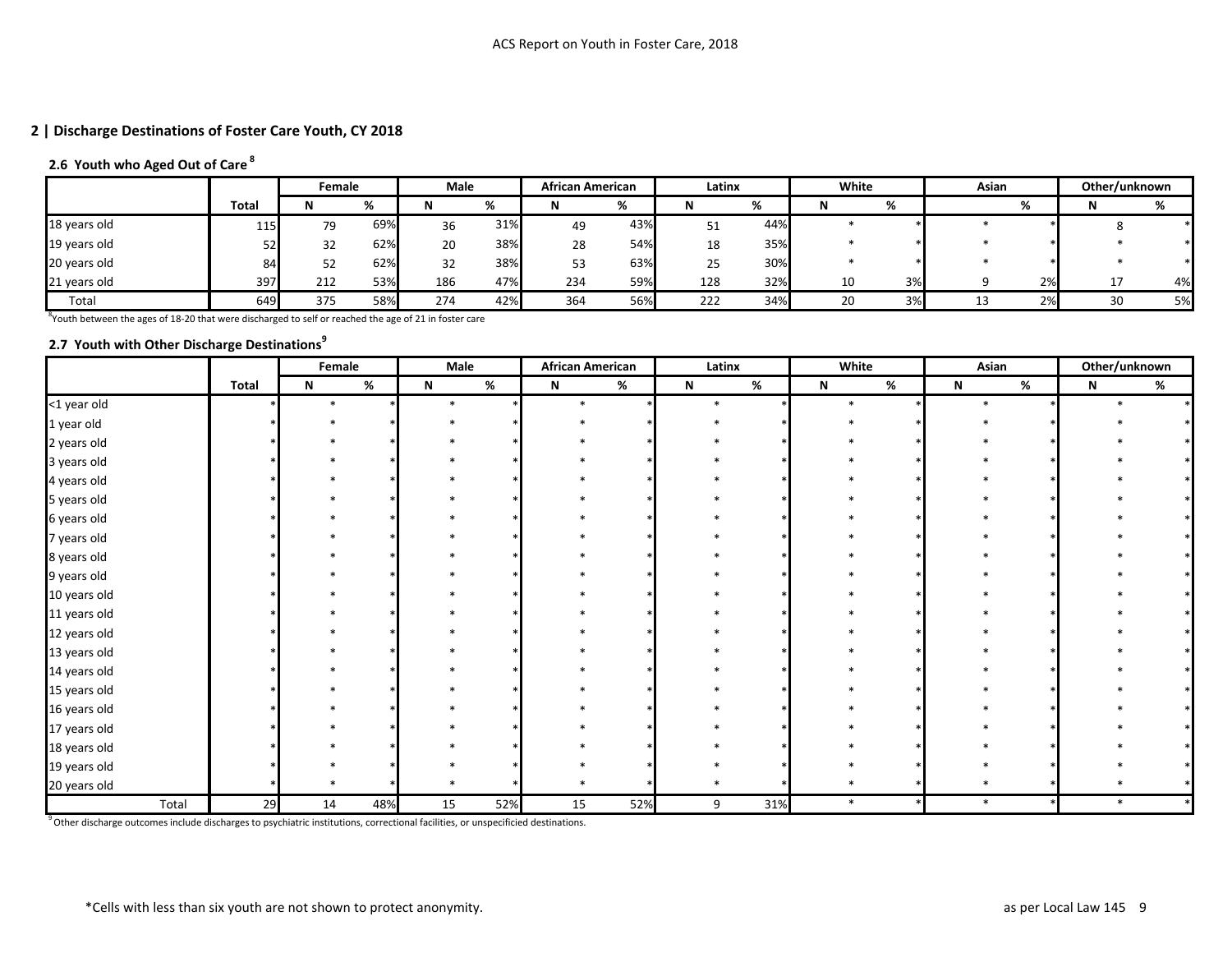### **2 | Discharge Destinations of Foster Care Youth, CY 2018: Exception to Policy to Remain In Care / Re-Entry to Foster Care**

#### **2.8 Youth Who Did Not Consent to Remain in Care**

|              |              | Female |     | Male |     | <b>African American</b> |        | Latinx   |     | White | Asian |                | Other/unknown |    |
|--------------|--------------|--------|-----|------|-----|-------------------------|--------|----------|-----|-------|-------|----------------|---------------|----|
|              | <b>Total</b> |        |     |      |     |                         | $\sim$ |          | %   |       |       | $\alpha$<br>70 |               | 70 |
| 18 years old | 115          | 79     | 69% | 36   | 31% | 49                      | 43%    | ◡        | 44% |       |       |                |               |    |
| 19 years old | ヒつ<br>ے ر    | 32     | 62% | 20   | 38% | 28                      | 54%    | 18       | 35% |       |       |                |               |    |
| 20 years old | 84           | 52     | 62% | 32   | 38% | 53                      | 63%    | رے       | 30% |       |       |                |               |    |
| Total        | 251          | 163    | 65% | 88   | 35% | 130                     | 52%    | <b>O</b> | 37% |       |       |                |               |    |

Data Source: CCRS as of 3/4/2019

#### **2.9 Exception to Policy (ETP) to Remain in Care After Age 21**

|                        |             | Female |     | Male |     | African American |     | Latinx |              | White | Asian |               | Other/unknown |     |
|------------------------|-------------|--------|-----|------|-----|------------------|-----|--------|--------------|-------|-------|---------------|---------------|-----|
|                        | <b>Tota</b> |        |     |      |     |                  |     |        | $\sim$<br>70 |       |       | $\sim$<br>, . |               | , . |
| Requests <sup>10</sup> | 219         | 101    | 46% | 118  | 54% | 126              | 58% |        | 26%          |       |       |               |               | 4%  |
| Requests granted       | 199         | 92     | 46% | 107  | 54% | 140              | 70% | oт     | 31%          |       |       |               | 10<br>πn      | 5%  |

Data Sources: ETP Databases as of 3/20/2019

 $10$ Initial requests to remain in care.

### **2.10 Re-entry to Foster Care After Signing Out<sup>11</sup>**

|                       |       | Female |     | Male    |     | <b>African American</b> |     | Latinx |     | White |    | Asian |   | Other/unknown |     |
|-----------------------|-------|--------|-----|---------|-----|-------------------------|-----|--------|-----|-------|----|-------|---|---------------|-----|
|                       | Total | N      |     |         |     | N                       | %   | N      | %   |       | %  | IV    | % | N             | %   |
| Requests Submitted    | 113   | 67     | 59% | 46      | 41% | 53                      | 47% | 35     | 31% |       | 5% |       |   | 15            | 13% |
| Did not Meet Criteria | 30    | 20     | 67% | 10      | 33% | 10                      | 33% |        |     |       |    |       |   |               | 27% |
| Disapproved           |       |        |     |         |     |                         |     |        |     |       |    |       |   |               |     |
| Withdrew              | 46    | 29     | 63% | 17<br>⊥ | 37% | 23                      | 50% | 14     | 30% |       |    |       |   |               | 13% |
| Approved              | 37    | 19     | 51% | 19      | 51% | <b>01</b><br>44         | 57% |        | 30% |       |    |       |   |               |     |
| <b>Re-Entries</b>     | 29    | 16     | 55% | 13<br>ᅩ | 45% | 18                      | 62% |        | 28% |       |    |       |   |               |     |

Data Sources: Family Permanency Services (FPS) tracking systems and CCRS 2/28/2019.

<sup>11</sup>Requests to re-enter care and re-entries during 2018

Re-entry Application Criteria: Youth requesting re-entry must be between the ages of 18-20; must have failed to consent to continuation of foster care placement; must not have been out of foster care more than 24 months af reasonable alternative to foster care; must agree to enroll in and attend an appropriate educational/vocational program (unless evidence is submitted that such enrollment or attendance is unnecessary or inappropriate given young adult); Children's Services and/or a Family Court judge must agree to re-entry; has not been granted re-entry into foster care more than twice. Young adult requesting re-entry can have OR not have his/her own childre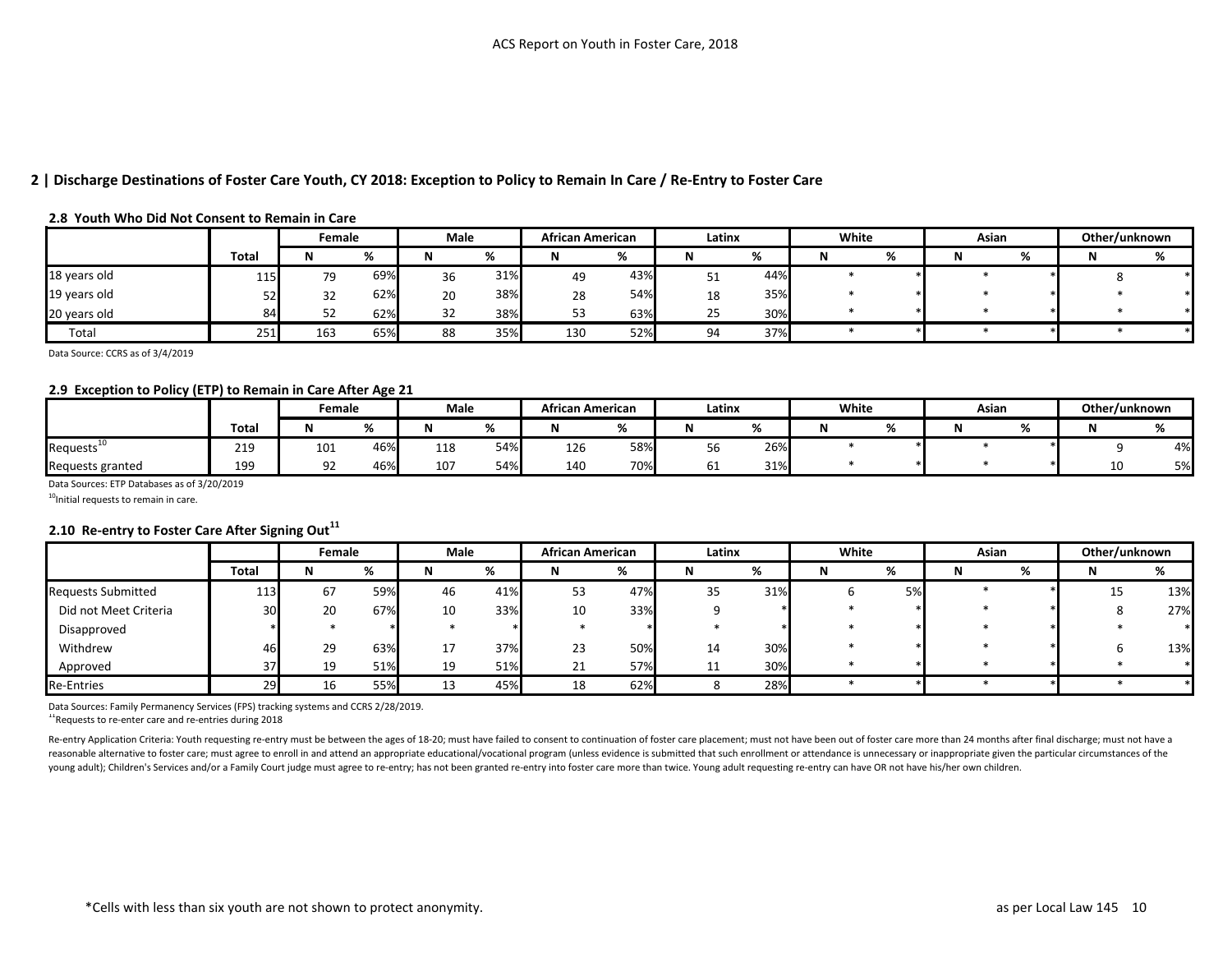# **3 | Youth 18 and older Aged Out<sup>12</sup> in CY 2018**

|                                                                 | N   | %      |
|-----------------------------------------------------------------|-----|--------|
| <b>Total Aged Out</b>                                           | 649 |        |
| <b>Trial Discharge Prior to Final Discharge</b>                 | 116 | 18%    |
| 13<br><b>Received Housing Assistance</b>                        |     |        |
| <b>NYCHA</b>                                                    | 111 | 17%    |
| <b>Supportive Housing</b>                                       | 104 | 16%    |
| <b>Adult Residential Care</b>                                   | *   | *      |
| Exception to Policy to Remain in Care After Age 21              | 81  | 12%    |
| College Room and Board                                          | 13  | 2%     |
| <b>ACS Subsidy</b>                                              | 23  | 4%     |
| Other $14$                                                      | 315 | 49%    |
| Completed High School <sup>15</sup>                             |     |        |
| Local Diploma                                                   | 25  | 4%     |
| Regents Diploma                                                 | 92  | 14%    |
| Regents Diploma with advanced designation                       | 6   | 1%     |
| Passed the TASC High School Equivalency Test                    | 15  | 2%     |
| <b>ETV Recipients</b>                                           | 69  | 11%    |
| <b>Enrolled in College at Time of Discharge</b>                 | 98  | 15%    |
| <b>Enrolled in Vocational/Trade School at Time of Discharge</b> | 26  | 4%     |
| With a Verifiable Source of Income                              | 160 | 25%    |
| <b>Parents at the Time of Discharge</b>                         | 121 | 19%    |
| Had a Permanent Connection to a Caring Adult at Discharge       | 311 | 48%    |
|                                                                 |     | Female |
|                                                                 |     |        |

|                                                                 |       | Female |     | Male |     | <b>African American</b> |     | Latinx       |     | White  |    | Asian  |   | Other/unknown |    |
|-----------------------------------------------------------------|-------|--------|-----|------|-----|-------------------------|-----|--------------|-----|--------|----|--------|---|---------------|----|
|                                                                 | Total | N      | %   | N    | %   | <b>N</b>                | %   | $\mathsf{N}$ | %   | N      | %  | N      | % |               | %  |
| <b>Trial Discharge Prior to Final Discharge</b>                 | 116   | 98     | 84% | 18   | 16% | 69                      | 59% | 40           | 34% | $\ast$ |    | $\ast$ |   |               |    |
| <b>Received Housing Assistance</b>                              |       |        |     |      |     |                         |     |              |     |        |    |        |   |               |    |
| <b>NYCHA</b>                                                    | 111   | 90     | 81% | 21   |     | 67                      | 60% | 42           | 38% |        |    |        |   |               |    |
| <b>Supportive Housing</b>                                       | 104   | 54     | 52% | 50   | 48% | 57                      | 55% | 33           | 32% |        |    |        |   |               | 7% |
| <b>Adult Residential Care</b>                                   |       |        |     |      |     |                         |     |              |     |        |    |        |   |               |    |
| Exception to Policy to Remain in Care After Age 21              | 81    | 31     | 38% | 50   | 62% | 48                      | 59% | 26           | 32% |        |    |        |   |               |    |
| College Room and Board                                          |       |        | 69% |      |     |                         | 54% |              |     |        |    |        |   |               |    |
| <b>ACS Subsidy</b>                                              | 23    | 16     | 70% |      | 30% | 12                      | 52% | 9            | 39% |        |    |        |   |               |    |
| Other                                                           | 315   | 173    | 55% | 142  | 45% | 172                     | 55% | 108          | 34% | 13     | 4% |        |   | 17            | 5% |
| <b>Completed High School</b>                                    |       |        |     |      |     |                         |     |              |     |        |    |        |   |               |    |
| Local Diploma                                                   |       | 14     |     | 11   |     | 18                      | 72% |              |     |        |    |        |   |               |    |
| Regents Diploma                                                 |       | 61     | 66% | 31   | 34% | 54                      | 59% | 31           | 34% |        |    |        |   |               |    |
| Regents Diploma with advanced designation                       |       |        |     |      |     |                         |     |              |     |        |    |        |   |               |    |
| Passed the TASC High School Equivalency Test                    | 15    | 6      | 40% | 9    | 60% | $\overline{7}$          | 47% | $\ast$       |     |        |    |        |   |               |    |
| <b>ETV recipients</b>                                           |       | 49     | 71% | 20   | 29% | 44                      | 64% | 19           | 28% |        |    |        |   |               |    |
| <b>Enrolled in College at Time of Discharge</b>                 |       | 63     | 64% | 35   | 36% | 53                      | 54% | 35           | 36% |        |    |        |   |               |    |
| <b>Enrolled in Vocational/Trade School at Time of Discharge</b> | 26    | 17     | 65% |      | 35% | 22                      | 85% |              |     |        |    |        |   |               |    |
| With a Verifiable Source of Income                              | 160   | 103    | 64% | 57   | 36% | 88                      | 55% | 55           | 34% |        | 6% |        |   |               |    |
| Parents at the Time of Discharge                                | 121   | 112    | 93% | q    | 7%  | 75                      | 62% | 41           | 34% |        |    |        |   |               |    |
| Had a Permanent Connection to a Caring Adult at Discharge       | 311   | 203    | 65% | 170  | 55% | 222                     | 71% | 109          | 35% | 20     | 6% | 13     |   | 11            | 4% |
| Youth Discharged as AWOL                                        |       |        |     |      |     |                         |     | $\ast$       |     |        |    | $\ast$ |   |               |    |

Data Sources: CCRS, DOE, PYA Checklist, Discharge Checklist, HRA/CAS OPTIONS System, and FPS tracking systems as of March 2019.

<sup>12</sup>Youth between the ages of 18-20 that were discharged to self or reached the age of 21 in foster care.

<sup>13</sup> Housing assistance data are unduplicated, but youth may receive more than one type. For example, a youth approved for NYCHA would also receive an ACS housing subsidy, but they would only be counted in the NYCHA catego

 $14$ Other housing destinations includes living with family or relatives.

<sup>15</sup>Young people still enrolled in High School are included in the population of youth who aged out.